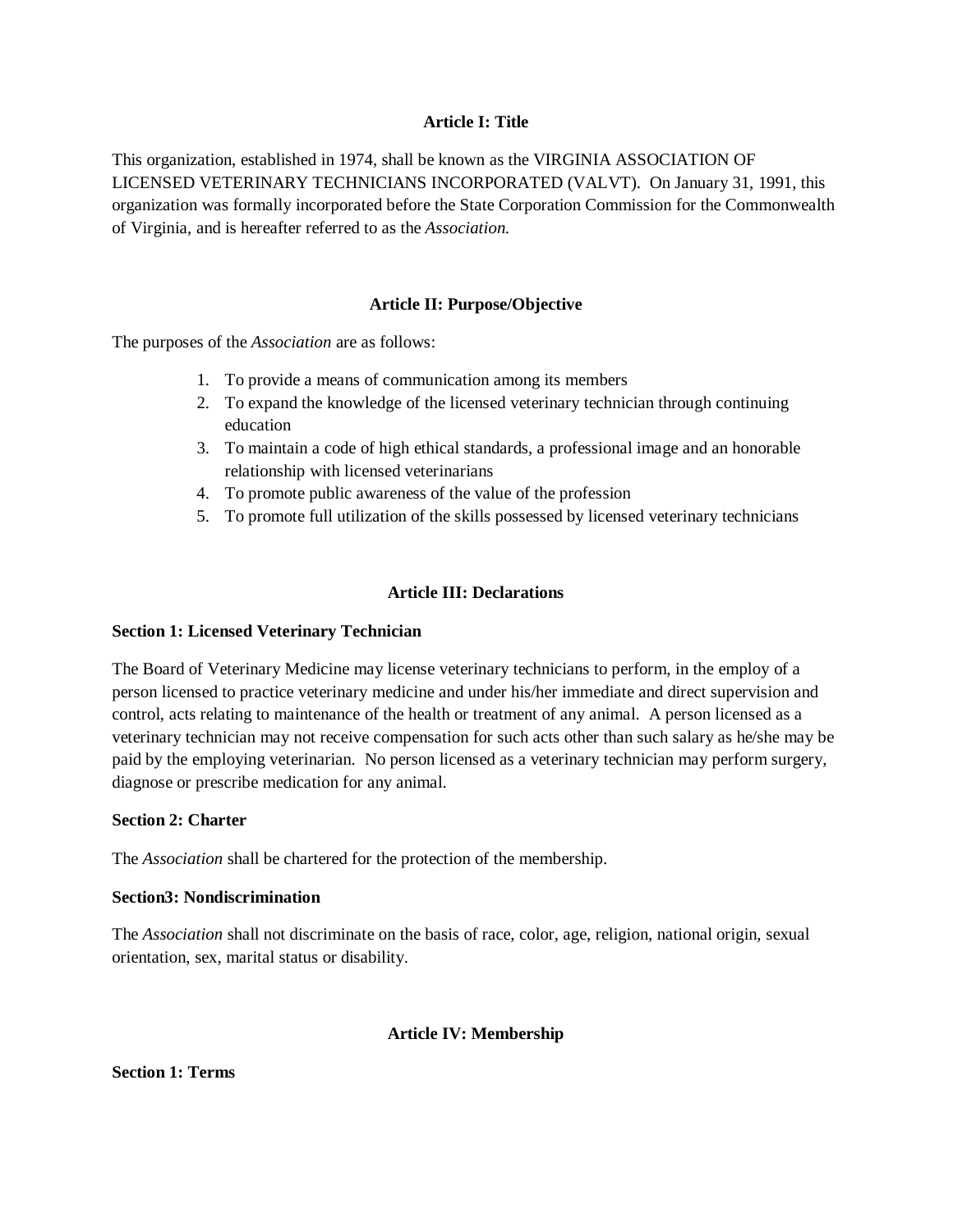Yearly membership shall run from January 1 of any given year to December 31 of the same calendar year. There shall be three membership classifications within the *Association*, as described in Sections 2**-4**

A formal application of membership must be submitted yearly for renewal for each category of the membership.

All applications for membership shall be formally approved as specified in the Procedures Manual. Members shall not be delinquent of set dues.

Responsibilities of membership shall include

- Communicating with elected and appointed *Association* officers concerning policies or regulations that affect the organization
- Supporting the *Association* officers in any endeavor to protect and promote Licensed Veterinary Technicians in Virginia
- Observing professional and ethical standards
- Participating in *Association* committees or events
- Notifying the *Association* Coordinator of any changes of personal contact information

# **Section 2: Active Member**

Active members in the *Association* shall be those persons licensed by and in good standing with the Commonwealth of Virginia's Board of Veterinary Medicine and residing in or practicing in the Commonwealth of Virginia. Active members shall have full voting privileges and shall be eligible to hold office upon approval of their membership application and acceptance of dues.

### **Section 3: Associate Members**

Associate members of the *Association* shall be those persons who satisfy one of the following criteria:

- 1. Is a graduate of an AVMA-accredited Veterinary Technology program, currently licensed in another state, residing in the Commonwealth of Virginia, and is awaiting licensure approval by the Virginia Board of Veterinary Medicine.
- 2. Is a graduate of an AVMA-accredited Veterinary Technology program, residing in another state and is currently licensed within that state of residence.

Associate members may not vote in *Association* elections or hold executive offices. Associate members may serve on committees.

### **Section 4: Student** M**embers**

Student Members in the *Association* shall be those persons who are currently enrolled in an AVMAaccredited Veterinary Technology program and who reside in the Commonwealth of Virginia. Student members receive a complimentary membership and may attend programs sponsored by the *Association* at student rates. Student members may not vote in VALVT elections or referendums or hold executive offices. Student members will be issued a complimentary associate membership from the date of licensure until December 31 of that calendar year.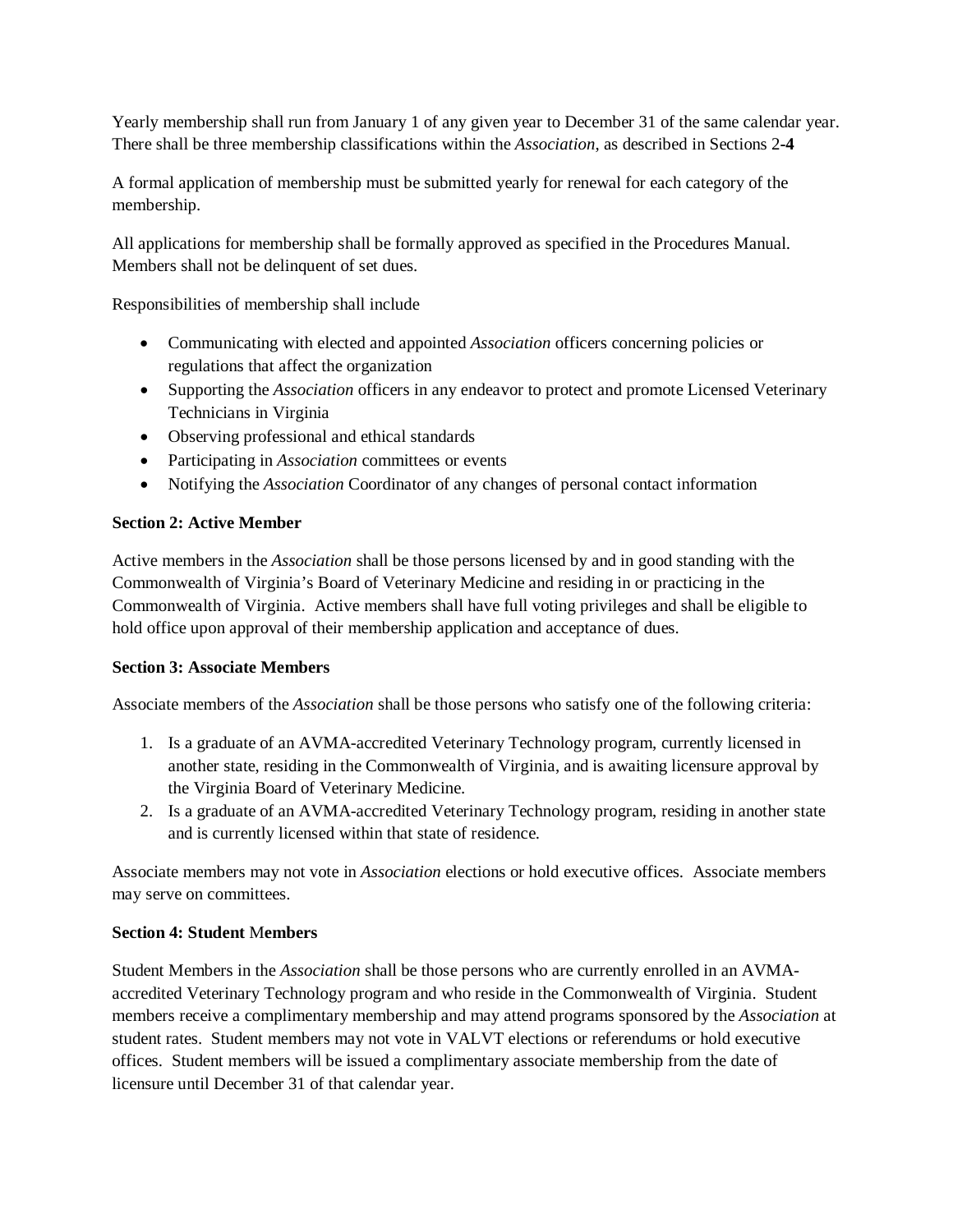#### **Section 5: Dues**

Membership to above categories may be subject to annual fees as established by the Executive Board. The fiscal year of the *Association* shall be January 1<sup>st</sup> through December 31<sup>st</sup>. Annual dues are payable to the *Association* no later than December 31<sup>st</sup> of any calendar year, for the following year. Payments received after the yearly deadline of December 31<sup>st</sup> are considered late and shall not be prorated. A member whose dues are in arrears shall be considered a nonmember. Membership may be reinstated by application approval and payment of dues.

# **Article V: The Executive Board**

### **Section 1: Elected officers of the** *Association*

The elected officers of the *Association* shall consist of the President, President-Elect, Vice President, Secretary/Treasurer and Member Service Coordinator. These officers, with other appointed officers, shall compose the Executive Board. Elected officers shall:

- A. Be elected by the general membership by balloted vote
- B. Be active members of the *Association*
- C. Pay membership dues each year
- D. Serve as a representative of the *Association*
- E. Conduct all routine business of the *Association*
- F. Perform duties as outlined in the Constitution and Procedures Manual
- G. Maintain an accurate record of his/her official activities
- H. Attend all Executive Board meetings

### **Section 2: Election of Officers**

- A. Eligibility: Only active members in good standing with the *Association* may be nominated for elected offices. Additionally, a nominee for the office of President-Elect must have previously held an office on the Executive Board.
- B. Nomination and Elections: Only active members of the *Association* may submit a nomination for an office. The Election Committee will receive nomination for impending offices throughout the year. The Election Committee Chair will submit a slate of nominees to the Executive Board by October 31 of each calendar year. The Election Committee must secure from each candidate, written acceptance of nomination and insure their understanding of the duties of the office for which they are being nominated before preparing the nomination slate (ballot).
- C. Ballots/Voting: Ballots will be sent to all active members by mail or any other technological means. Elections will close no later than the date designated by the committee no later than December 31st. Elections are confirmed by a simple majority vote. Ties will be decided by simple majority closed balloted vote of the Executive Board.
- D. Installation and Terms of Office: Newly elected officers will be installed at the annual general business meeting. Terms of office shall begin and end at the close of the annual general business meeting. Length of term is specified below (Article 5 Section 3)

### **Section 3: Duties of Elected Officers**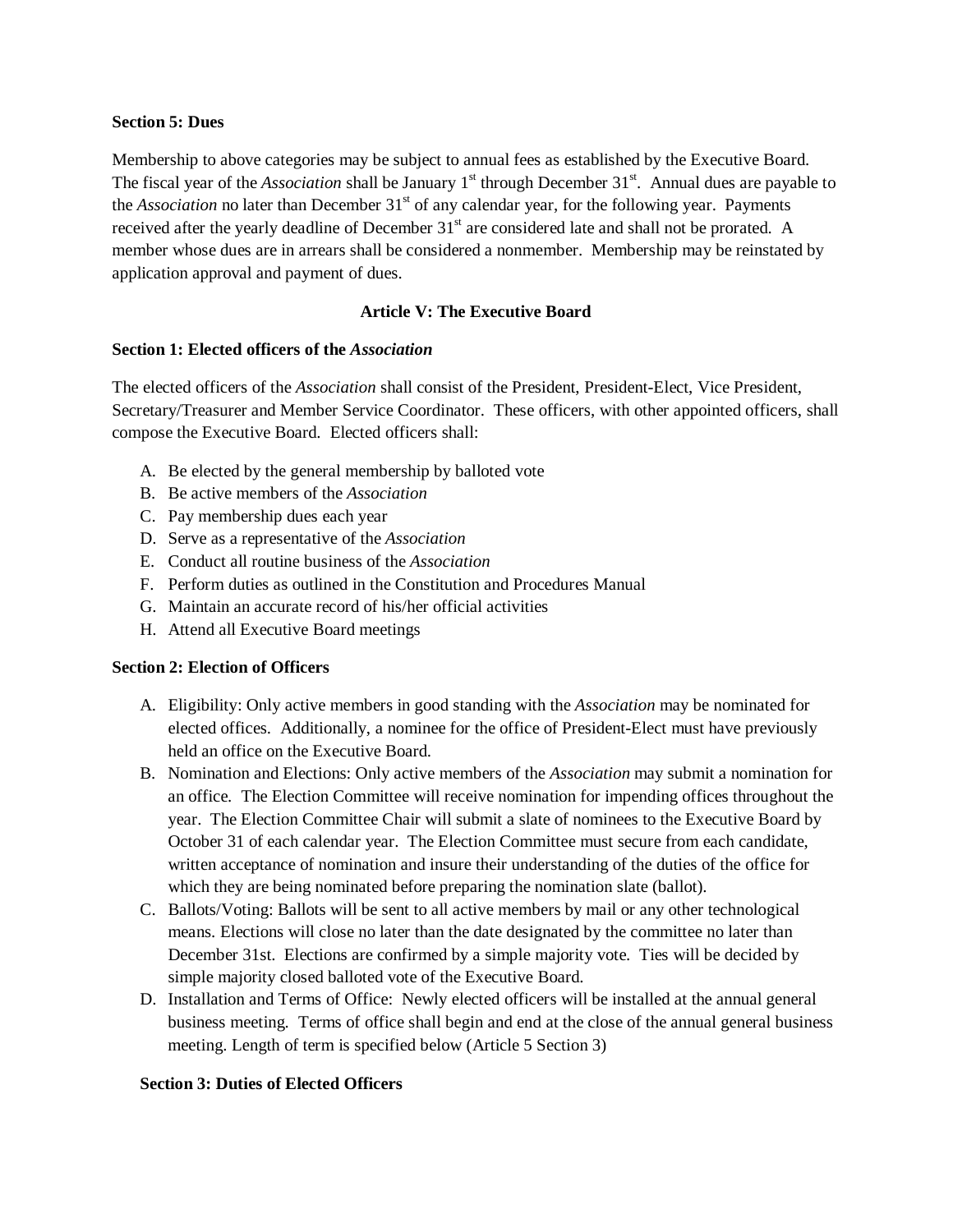# **A. President**

- Term of office shall be one year
- Shall supervise and direct the affairs of the *Association*
- Shall act as the spokesperson for the *Association*
- Shall preside at all meetings
- Shall have the authority to create any office and make appointments that he/she may deem necessary to aid in the fulfillment of duties subject to the approval of the Executive Board
- Shall have the authority to appoint all committees and committee chairpersons
- Shall have the authority to break any voting tie of the Executive Board
- Shall attend or designate an active member to attend and represent the *Association* at all Board of Veterinary Medicine Meetings
- Shall serve on the Professional Affairs Committee and assist with the planning of VALVT Legislative Day

# **B. President-Elect**

- Term of office shall be one year with automatic succession to the office of President the following year
- Shall serve on the Continuing Education Committee
- Shall work with the Virginia Veterinary Medical Association Coordinator
- Shall plan or supervise all continuing education conferences sponsored by the *Association*
- Shall be accountable for the integrity of the *Association's* budgeted funds.

# **C. Vice President**

- Term of office shall be two years
- Shall serve in the absence of the President, shall hold power of the President during this absence
- Shall serve as Editor in Chief of the *Association* newsletter, and publish a quarterly issue to be sent to the membership via mail and/or through the use of technological means.

# **D. Secretary/Treasurer**

- Term of office shall be two years
- Shall keep a record of the minutes of all meetings of the *Association*
- Shall serve on the elections committee
- Shall notify the membership of the election results
- In the absence of the Secretary/Treasurer, the Member Service Coordinator will assume the duties of this office
- Shall sign checks in the absence of the Association Coordinator and serve as the secondary signature on the financial account
- Shall on a quarterly basis review the financial records of the *Association* with the Association Coordinator

# **E. Member Services Coordinator**

- Term of office shall be two years
- Annually review member benefits, recruitment and retention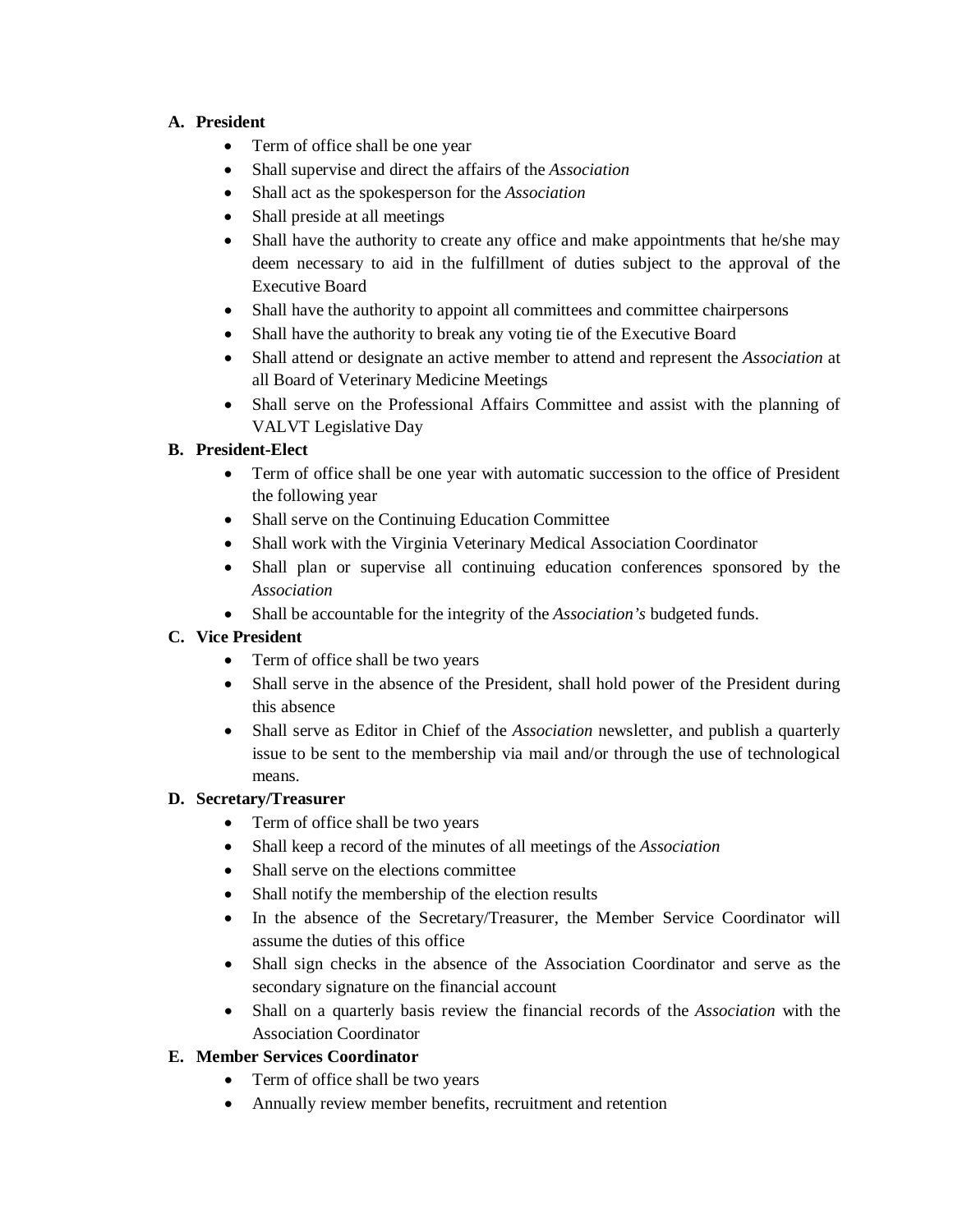- Shall maintain a history of the *Association*
- Shall attend all meetings and functions and record acknowledgments of their significance to the progress of the *Association*
- Shall serve as a Liaison to the Virginia Veterinary Technology programs.
- Shall serve on the Liaison, Membership and Awards Committees
- Shall serve in the absence of the Secretary/Treasurer

# **Section 4: Resignation Procedures**

Any officer wishing to resign his/her position must notify in writing all the remaining members of the Executive Board. Notification of resignation must occur a minimum of 30 days prior to the date of resignation.

# **Section 5: Dismissal**

Any officer believed to be unable to continue in an office due to poor health, nonattendance of meetings and/or malperformance of duties, as set forth in this Constitution and Procedures Manual, shall be subject to dismissal. A majority vote by the Executive Board shall be required for dismissal.

# **Section 6: Vacancy Procedures**

In the event of a vacancy in the office of the

- a. President: The President-Elect shall assume the duties of this office in addition to the duties of the office of the President-Elect. At the next General Membership meeting, the President-Elect shall assume the office of the President as stipulated in the Automatic Succession to Higher Office Protocol.
- b. President-Elect: The Executive Board shall designate another elected officer to assume the duties and responsibilities of this office until such times as the Election Committee makes arrangements for a special election for the office of President-Elect.
- c. Vice President, Secretary/Treasurer, or Member Service Coordinator: The Executive Board shall appoint a substitute for the vacant position until the next annual nomination or election.

# **Section 7: Consecutive Terms**

The same individual may not occupy the same elected office for more than two consecutive terms.

### **Section 8: Appointed Positions**

Appointed positions of the *Association* shall consist of the Regional Directors and other positions as deemed appropriate by the Executive Board. Appointed positions shall have no limits on term of office. Appointees shall:

- a. Be approved, active members of the *Association*
- b. Pay annual membership dues
- c. Serve as an ambassador of the *Association*
- d. Attend all Executive Board meetings. If unable to attend, Appointees must submit reports prior to scheduled meetings.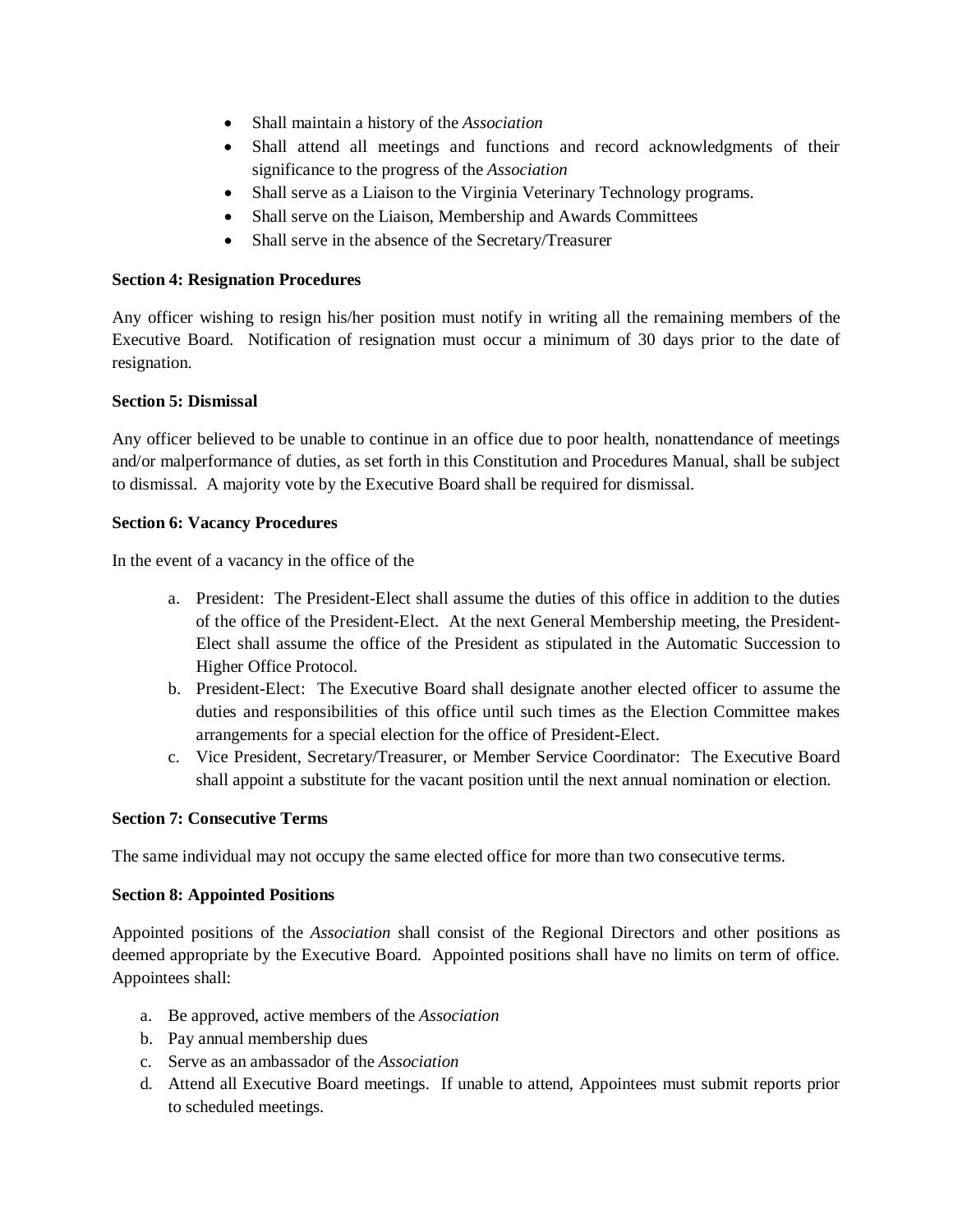- e. Have full voting privileges for Executive decisions
- f. Maintain an accurate record of their official activities

# **Section 9: Duties of Appointed Positions**

- 1. Each Regional Director shall:
	- i. Serve as a representative of the *Association*
	- ii. Coordinate continuing education activities of his/her region as outlined in the Procedures Manual
	- iii. Serve as a representative of the members from that region to the Executive Board

### **Section 10: Student Representatives**

A student representative from each Veterinary Technology Program within the Commonwealth of Virginia shall be invited to attend all *Association* and Executive Board meetings. Students may submit reports to the quarterly newsletter. Students shall have no voting privileges and receive no other benefits other than membership in the *Association.*

# **Article VI: Association Coordinator**

The Association Coordinator shall be an independent contractor appointed by the Executive Board. The position shall be appointed for a term that will be determined on a yearly basis upon mutual agreement between the Executive Board and the Association Coordinator. The Association Coordinator is a nonvoting member of the Executive Board.

The Association Coordinator shall:

- Receive and distribute all official information of the *Association* to officers via mail or other technological means
- Approve membership in the *Association* and maintain an accurate membership list
- Oversee VALVT financial accounts and be an authorized signatory for accounts
- Receive and process conference registrations
- Maintain records of attendance for VALVT conferences (Fall and Virginia Veterinary Conference)
- Coordinate information for the website and update in a timely manner
- Assist new officers in acclimating to their positions by serving as a resource for information and by offering assistance in completing their duties as outlined in the Constitution and Procedures Manual
- Serve as the main contact person for the VALVT
- Represent the VALVT at the Board of Veterinary Medicine, VVMA meetings, etc., as needed when a board member cannot attend
- Oversee the filing of any tax and legal documents for the *Association* as required
- Perform other duties as requested by the current Executive Board

# **Article VII: Records**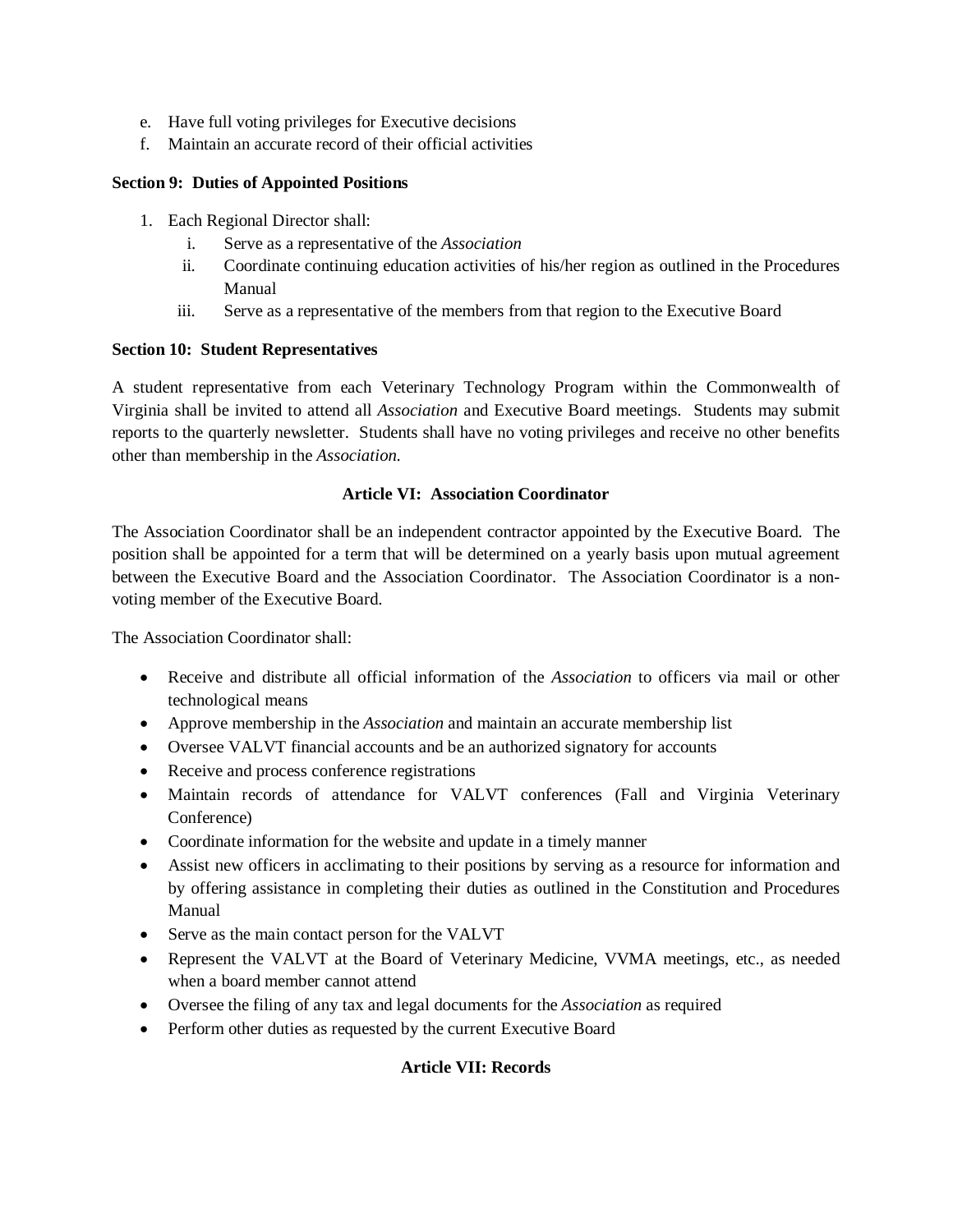All official records of the *Association* are the property of the *Association*. Officer records shall be kept on file for a minimum of two years plus the current year. Financial records shall be kept for a minimum of seven years. Following completion of a term of office, resignation or dismissal, an officer or appointee shall turn over all records pertaining to his/her office to the Executive Board within 30 days.

### **Article VIII: Association Meetings**

### **Section 1: General Business Meetings**

There shall be at least two membership/general business meetings each calendar year.

### **Section 2: Executive Board Meetings**

The Executive Board shall meet a minimum of once each quarter in person or via technological means.

### **Section 3: Notification of Meetings**

The President shall notify all members of the Executive Board of the meeting date.

### **Section 4: Attendance**

Attendance of Executive Board meetings is mandatory for all officers and appointees. Failure to attend two consecutive meetings may result in dismissal for elected officers. This regulation shall be waived for Appointees if reports are submitted on time and duties of office are being fulfilled as per this Constitution and Procedures Manual.

### **Section 5: Format**

Any official meeting of the *Association* shall be conducted in accordance with the simplified version of Robert's Rules of Order.

# **Article IX: Finances**

### **Section 1: Financial Status**

The *Association* shall be a nonprofit organization and shall raise funds when necessary.

### **Section 2: Fiscal Year**

The fiscal year shall be from January 1 of any given year to December 31 of that same calendar year.

### **Article X: Dissolution of the Treasury**

In the event that the *Association* should dissolve, all funds remaining in the Treasury at the time shall be donated equally to the student organizations of the AVMA-accredited Veterinary Technology programs in the Commonwealth of Virginia.

# **Article XI: Newsletter**

### **Section 1: Purpose**